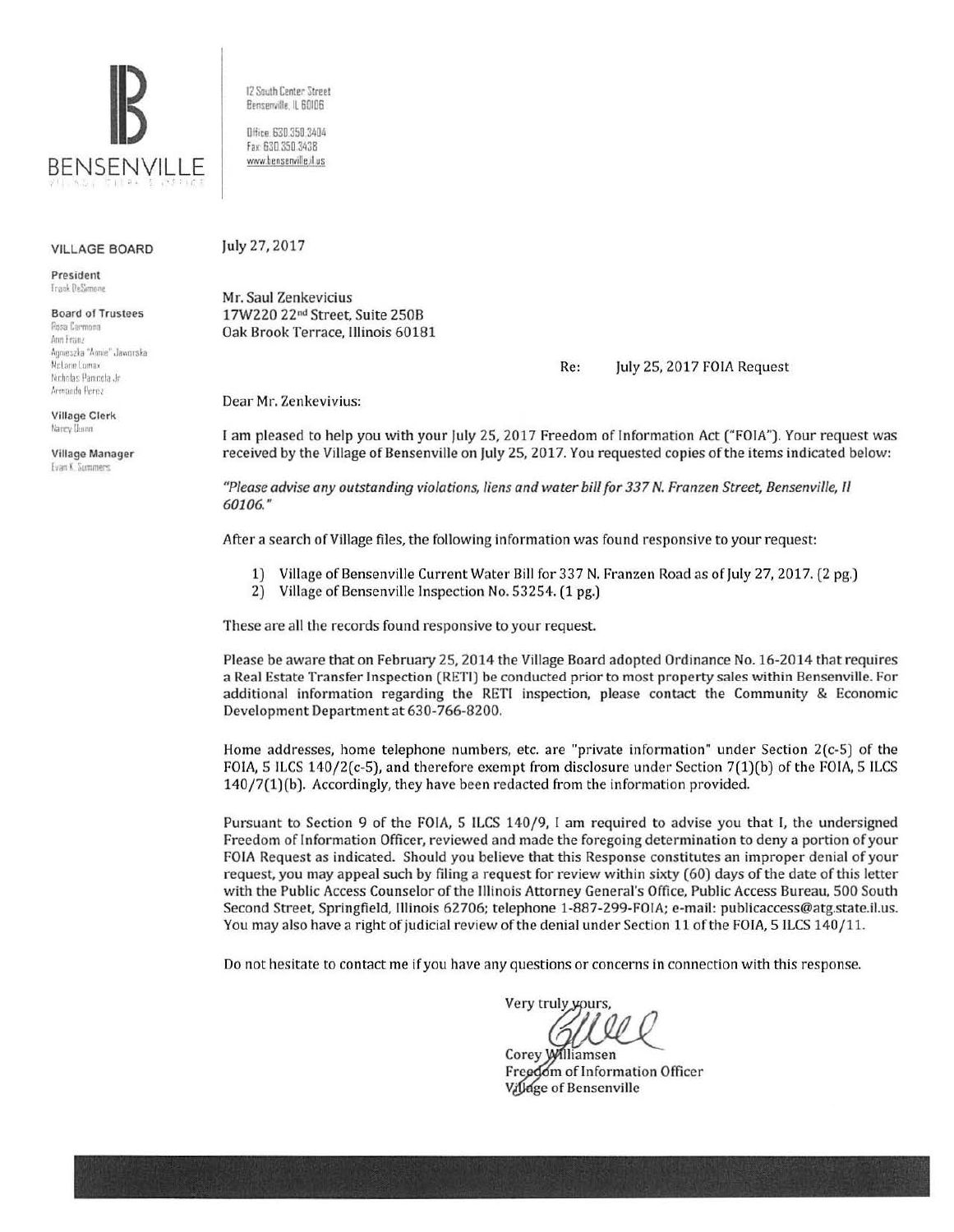uiry - Munis [VILLAGE OF BENSENVILLE, IL]

Ip a smooth component of

### 

| ccount<br>ccount                           |                                    |              |                        |                            |                                  |                       | <b>Billing address</b>      |                 |                             |                 |                    | Additional info |            |  |  |
|--------------------------------------------|------------------------------------|--------------|------------------------|----------------------------|----------------------------------|-----------------------|-----------------------------|-----------------|-----------------------------|-----------------|--------------------|-----------------|------------|--|--|
|                                            |                                    |              |                        |                            |                                  | 337 N FRANZEN ST      |                             |                 |                             |                 | Account start date | 11/30/1991      |            |  |  |
| arcel                                      | 311312003 337                      |              |                        |                            |                                  |                       |                             |                 |                             |                 |                    | Premise phone   |            |  |  |
| oute                                       |                                    | District     | 3                      |                            |                                  |                       |                             |                 |                             |                 |                    |                 | N          |  |  |
| Type R<br>0431<br>ddress: 337 N FRANZEN ST |                                    |              |                        |                            |                                  | BENSENVILLE, IL 60106 |                             |                 |                             |                 | Group billing      |                 |            |  |  |
|                                            | BENSENVILLE, IL 60106              |              |                        |                            |                                  |                       |                             |                 |                             |                 |                    |                 |            |  |  |
|                                            |                                    |              |                        |                            |                                  | Recent activity       |                             |                 |                             |                 |                    |                 |            |  |  |
| ID                                         |                                    |              |                        |                            |                                  | Last bill             | 05/26/2017                  |                 | 25.37                       |                 | Alerts             |                 |            |  |  |
| ustomer                                    | E                                  |              |                        | Last payment               | 12/07/2016                       | 98.46                 |                             |                 |                             |                 |                    |                 |            |  |  |
| ame                                        |                                    |              |                        |                            |                                  |                       |                             |                 |                             |                 |                    |                 |            |  |  |
|                                            |                                    |              |                        |                            |                                  |                       | Bill due date<br>06/16/2017 |                 |                             |                 |                    |                 |            |  |  |
| <b>CUSTOMER</b><br>elation                 |                                    |              |                        |                            | Projected penalty amount<br>0.00 |                       |                             |                 |                             |                 |                    |                 |            |  |  |
| tart date                                  | 11/30/1991<br>Stop date 05/15/2017 |              |                        | Total due on<br>07/25/2017 |                                  |                       | 278.72                      |                 |                             |                 |                    |                 |            |  |  |
|                                            | Open Service Orders                | contacts     |                        |                            | Special Conditions               | Deposits              | <b>G</b> Text               | Application Fee |                             |                 |                    |                 |            |  |  |
| <b>Summary</b>                             | <b>Account Balance</b>             |              | <b>Account History</b> |                            | Events                           | <b>Current Billed</b> | Bills                       |                 |                             |                 |                    |                 |            |  |  |
| ill Date                                   | $Bill \#$                          | Charge       |                        | Charge Desc P              |                                  | Billed<br>Current Due | Past Due                    | Interest        | <b>Balance Due Due Date</b> |                 | G                  | From Date       | To Date    |  |  |
| 5/26/2017                                  | 509194                             | 3000         | <b>ICR</b>             |                            |                                  | 1.48<br>.00.          | 1.48                        | .00.            |                             | 1.48 06/16/2017 |                    | 04/30/2017      | 05/15/2017 |  |  |
|                                            | 509194                             | 4000         | <b>REFUSE</b>          |                            |                                  | 12.14<br>.00          | 12.14                       | .00             | 12.14                       |                 |                    |                 |            |  |  |
|                                            | 509194                             | 2000         | <b>ISS</b>             |                            |                                  | 1.36<br>.00           | 1.36                        | .00.            | 1.36                        |                 |                    |                 |            |  |  |
|                                            | 509194                             | 1000         | <b>IWS</b>             |                            |                                  | 1.72<br>.00.          | 1.72                        | .00.            | 1.72                        |                 |                    |                 |            |  |  |
|                                            | 509194                             | 3004         | DS                     |                            |                                  | 8.67<br>.00.          | 8.67                        | .00             | 8.67                        |                 |                    |                 |            |  |  |
|                                            |                                    |              |                        |                            |                                  |                       |                             |                 | 25.37                       |                 |                    |                 |            |  |  |
| 5/03/2017                                  | 506140                             | 3000         | <b>ICR</b>             |                            |                                  | 2.93<br>.00.          | 2.93                        | .00.            |                             | 2.93 05/23/2017 |                    | 03/31/2017      | 04/30/2017 |  |  |
|                                            | 506140                             | 4000         | <b>REFUSE</b>          |                            |                                  | 24.28<br>.00          | 24.28                       | .00.            | 24.28                       |                 |                    |                 |            |  |  |
|                                            | 506140                             | 2000         | <b>ISS</b>             |                            |                                  | 2.69<br>.00.          | 2.69                        | .00.            | 2.69                        |                 |                    |                 |            |  |  |
|                                            | 506140                             | 1000         | <b>IWS</b>             |                            |                                  | 3.40<br>.00.          | 3.40                        | 00.             | 3.40                        |                 |                    |                 |            |  |  |
|                                            | 506140                             | 3004         | DS                     |                            |                                  | 8.67<br>00.           | 8.67                        | .00.            | 8.67                        |                 |                    |                 |            |  |  |
|                                            | 506140                             | <b>WSPEN</b> | W/S PNLTY              |                            |                                  | .00<br>.00.           | 4.20                        | .00.            | 4.20                        |                 |                    |                 |            |  |  |
|                                            |                                    |              |                        |                            |                                  |                       |                             |                 | 46.17                       |                 |                    |                 |            |  |  |
|                                            | Bill Special Condition             |              |                        |                            |                                  |                       |                             |                 |                             |                 |                    |                 |            |  |  |
|                                            |                                    |              |                        |                            |                                  |                       |                             |                 |                             |                 |                    |                 |            |  |  |
|                                            |                                    |              |                        |                            |                                  | 画<br>$\alpha$         |                             |                 |                             |                 |                    |                 |            |  |  |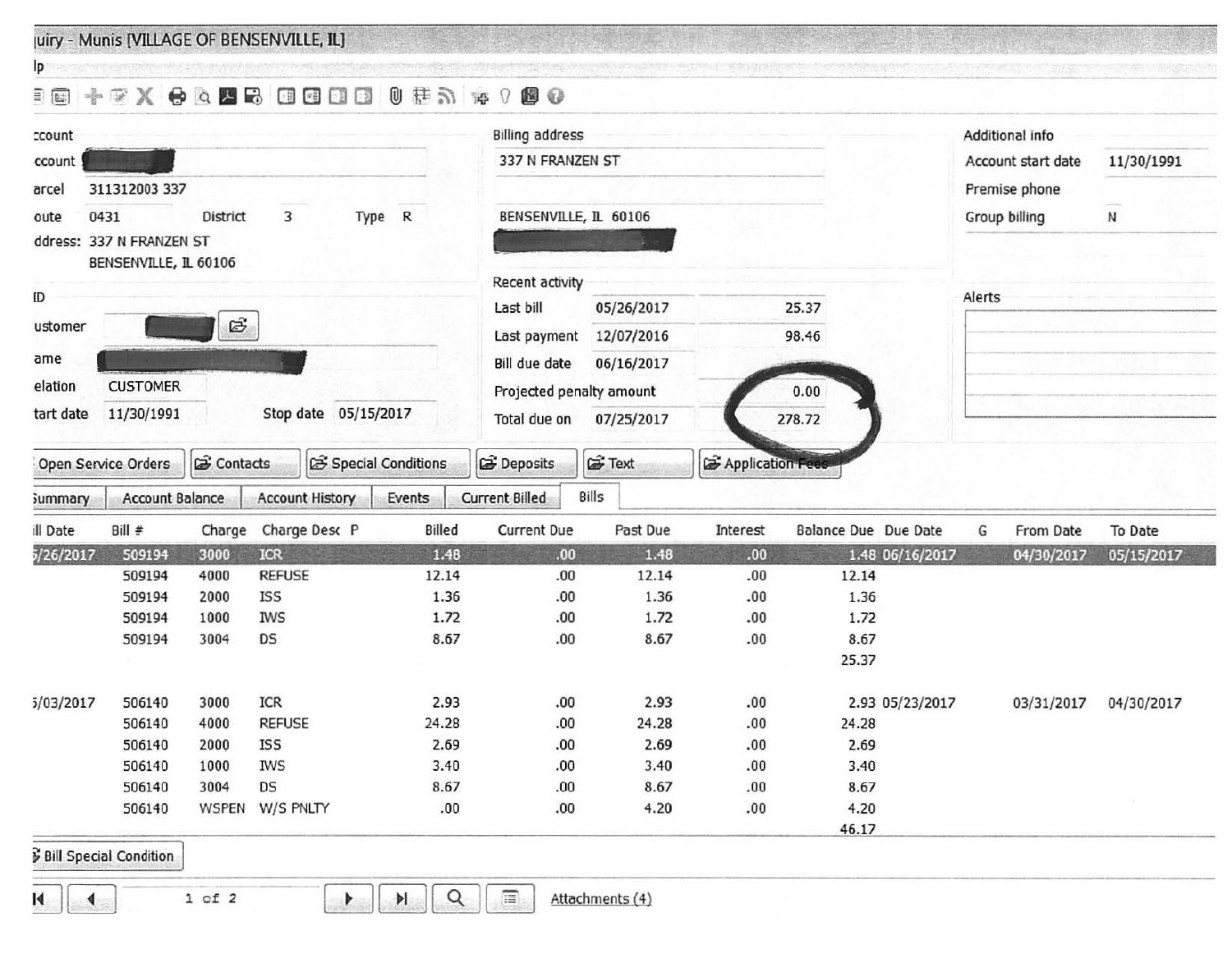uiry - Munis [VILLAGE OF BENSENVILLE, IL]

# ie\_ ... - ----- --- - ------ --- --- ,\_\_ -- - **@ + ~ X @ & Z B Q Q @ @ @ # ^ 0 @ @**

| ccount                                                            |                               |              |                        |                             | <b>Billing address</b>   |                 |                    |                      |                    | Additional info |            |  |
|-------------------------------------------------------------------|-------------------------------|--------------|------------------------|-----------------------------|--------------------------|-----------------|--------------------|----------------------|--------------------|-----------------|------------|--|
| ccount                                                            |                               |              |                        | 337 N FRANZEN ST            |                          |                 |                    |                      | Account start date | 11/30/1991      |            |  |
| 311312003 337<br>arcel<br>3<br>0431<br>Type R<br>District<br>oute |                               |              |                        |                             |                          |                 |                    |                      |                    | Premise phone   |            |  |
|                                                                   |                               |              |                        |                             | BENSENVILLE, IL 60106    |                 |                    |                      | Group billing      | N               |            |  |
|                                                                   | ddress: 337 N FRANZEN ST      |              |                        |                             |                          |                 |                    |                      |                    |                 |            |  |
|                                                                   | BENSENVILLE, IL 60106         |              |                        |                             |                          |                 |                    |                      |                    |                 |            |  |
|                                                                   |                               |              |                        |                             | Recent activity          |                 |                    |                      |                    |                 |            |  |
| ID                                                                |                               |              |                        |                             | Last bill<br>07/06/2017  |                 |                    | 32.95                | Alerts             |                 |            |  |
| ustomer                                                           | E                             |              |                        |                             | Last payment             |                 |                    |                      |                    |                 |            |  |
| ame                                                               | RESIDENT, CURRENT             |              |                        | Bill due date<br>07/26/2017 |                          |                 |                    |                      |                    |                 |            |  |
| elation                                                           | <b>CUSTOMER</b>               |              |                        |                             |                          |                 |                    |                      |                    |                 |            |  |
| tart date                                                         | 05/16/2017                    |              | Stop date 12/31/9999   |                             | Projected penalty amount | 0.00            |                    |                      |                    |                 |            |  |
|                                                                   |                               |              |                        |                             | Total due on             | 07/25/2017      |                    | 69.29                |                    |                 |            |  |
| contacts<br>Special Conditions<br>Open Service Orders             |                               |              |                        |                             | Deposits                 | Fext            | d Application Fees |                      |                    |                 |            |  |
| <b>Summary</b>                                                    | <b>Account Balance</b>        |              | <b>Account History</b> | Events                      | <b>Current Billed</b>    | Bills           |                    |                      |                    |                 |            |  |
| Il Date                                                           | Bill #                        | Charge       | Charge Desc P          | Billed                      | Current Due              | Past Due        | Interest           | Balance Due Due Date | G                  | From Date       | To Date    |  |
| 7/06/2017                                                         | 519110                        | 1000         | <b>IWS</b>             | .00.                        | .00.                     | .00.            | .00.               | .00 07/26/2017       |                    | 05/31/2017      | 06/30/2017 |  |
|                                                                   | 519110                        | 2000         | <b>ISS</b>             | .00                         | .00.                     | 00.             | .00                | .00.                 |                    |                 |            |  |
|                                                                   | 519110                        | 3000         | ICR                    | .00                         | .00                      | .00.            | .00                | .00                  |                    |                 |            |  |
|                                                                   | 519110                        | 3004         | DS                     | 8.67                        | 8.67                     | .00.            | .00                | 8.67                 |                    |                 |            |  |
|                                                                   | 519110                        | 4000         | <b>REFUSE</b>          | 24.28                       | 24.28                    | .00.            | .00                | 24.28                |                    |                 |            |  |
|                                                                   |                               |              |                        |                             |                          |                 |                    | 32.95                |                    |                 |            |  |
| 5/05/2017                                                         | 514116                        | 1000         | <b>IWS</b>             | .03                         | .00                      | .03             | .00                | .03 06/26/2017       |                    | 05/16/2017      | 05/31/2017 |  |
|                                                                   | 514116                        | 2000         | <b>ISS</b>             | .03                         | .00                      | .03             | .00                | .03                  |                    |                 |            |  |
|                                                                   | 514116                        | 3000         | ICR                    | .03                         | .00                      | .03             | .00                | .03                  |                    |                 |            |  |
|                                                                   | 514116                        | 3004         | DS                     | 8.67                        | .00                      | 8.67            | .00                | 8.67                 |                    |                 |            |  |
|                                                                   | 514116                        | 4000         | <b>REFUSE</b>          | 24.28                       | .00                      | 24.28           | .00                | 24.28                |                    |                 |            |  |
|                                                                   | 514116                        | <b>WSPEN</b> | W/S PNLTY              | .00                         | .00                      | 3.30            | .00                | 3.30                 |                    |                 |            |  |
|                                                                   |                               |              |                        |                             |                          |                 |                    | 36.34                |                    |                 |            |  |
|                                                                   | <b>Bill Special Condition</b> |              |                        |                             |                          |                 |                    |                      |                    |                 |            |  |
|                                                                   |                               |              |                        |                             |                          |                 |                    |                      |                    |                 |            |  |
|                                                                   |                               |              |                        | $\alpha$                    | 画                        | Attachments (0) |                    |                      |                    |                 |            |  |